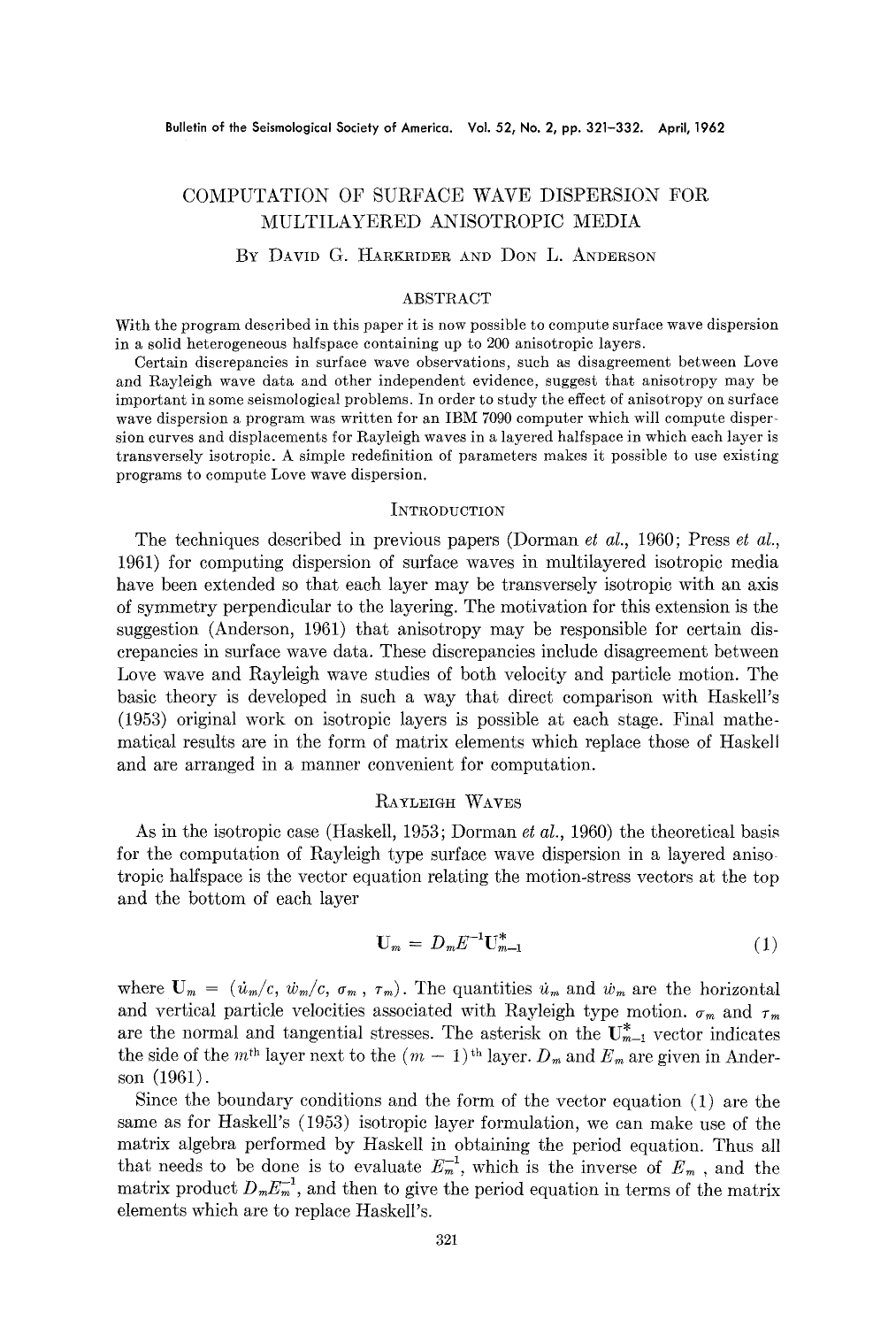Taking the matrix relation (44) from Anderson (1961) and arranging columns as in Haskell (1953) we have

$$
E_m = \begin{bmatrix} 1 & 0 & 1 & 0 \\ 0 & i\gamma_{1_m} & 0 & i\gamma_{2_m} \\ iX_{\alpha_m} & 0 & iX_{\beta_m} & 0 \\ 0 & Y_{\alpha_m} & 0 & Y_{\beta_m} \end{bmatrix}
$$
(2)

where

$$
X_{\alpha_m} = C_m \gamma_{1_m} r_{\alpha_m} + iF_m
$$
  

$$
X_{\beta_m} = C_m \gamma_{2_m} r_{\beta_m} + iF_m
$$
  

$$
Y_{\alpha_m} = L_m (r_{\alpha_m} - i\gamma_{1_m})
$$
  

$$
Y_{\beta_m} = L_m (r_{\beta_m} - i\gamma_{2_m})
$$

The above  $E_m$  differs from Anderson's (1961) by the common factor  $ik$  which has been factored out and by two new quantities  $r_{\alpha_m}$  and  $r_{\beta_m}$  defined by the relations

$$
r_{\alpha_m} = \frac{\nu_{1_m}}{ik} \quad \text{and} \quad r_{\beta_m} = \frac{\nu_{2_m}}{ik} \tag{3}
$$

which have the same sign criteria as Haskell's (1953)  $r_{\alpha_m}$  and  $r_{\beta_m}$  or

$$
r_{\alpha_m, \beta_m} = |r_{\alpha_m, \beta_m}|
$$
 for values of c such that  $r_{\alpha_m, \beta_m}^2 > 0$   

$$
r_{\alpha_m, \beta_m} = -i |r_{\alpha_m, \beta_m}|
$$
 for values of c such that  $r_{\alpha_m, \beta_m}^2 < 0$ 

For the isotropic case  $r_{\alpha_m, \beta_m}$  reduce to Haskell's.

Rearranging Anderson's (1961) equation (46) to be consistent with  $E_m$  we have

$$
D_m = \begin{bmatrix} \cos P_m & i \sin P_m & \cos Q_m & i \sin Q_m \\ -\gamma_{1_m} \sin P_m & i \gamma_{1_m} \cos P_m & -\gamma_{2_m} \sin Q_m & i \gamma_{2_m} \cos Q_m \\ i X_{\alpha_m} \cos P_m & -X_{\alpha_m} \sin P_m & i X_{\beta_m} \cos Q_m & -X_{\beta_m} \sin Q_m \\ i Y_{\alpha_m} \sin P_m & Y_{\alpha_m} \cos P_m & i Y_{\beta_m} \sin Q_m & Y_{\beta_m} \cos Q_m \end{bmatrix}
$$
(4)

where

$$
P_m = kr_{\alpha_m} d_m \text{ and } Q_m = kr_{\beta_m} d_m
$$

The inverse of  $E_m$  is then given by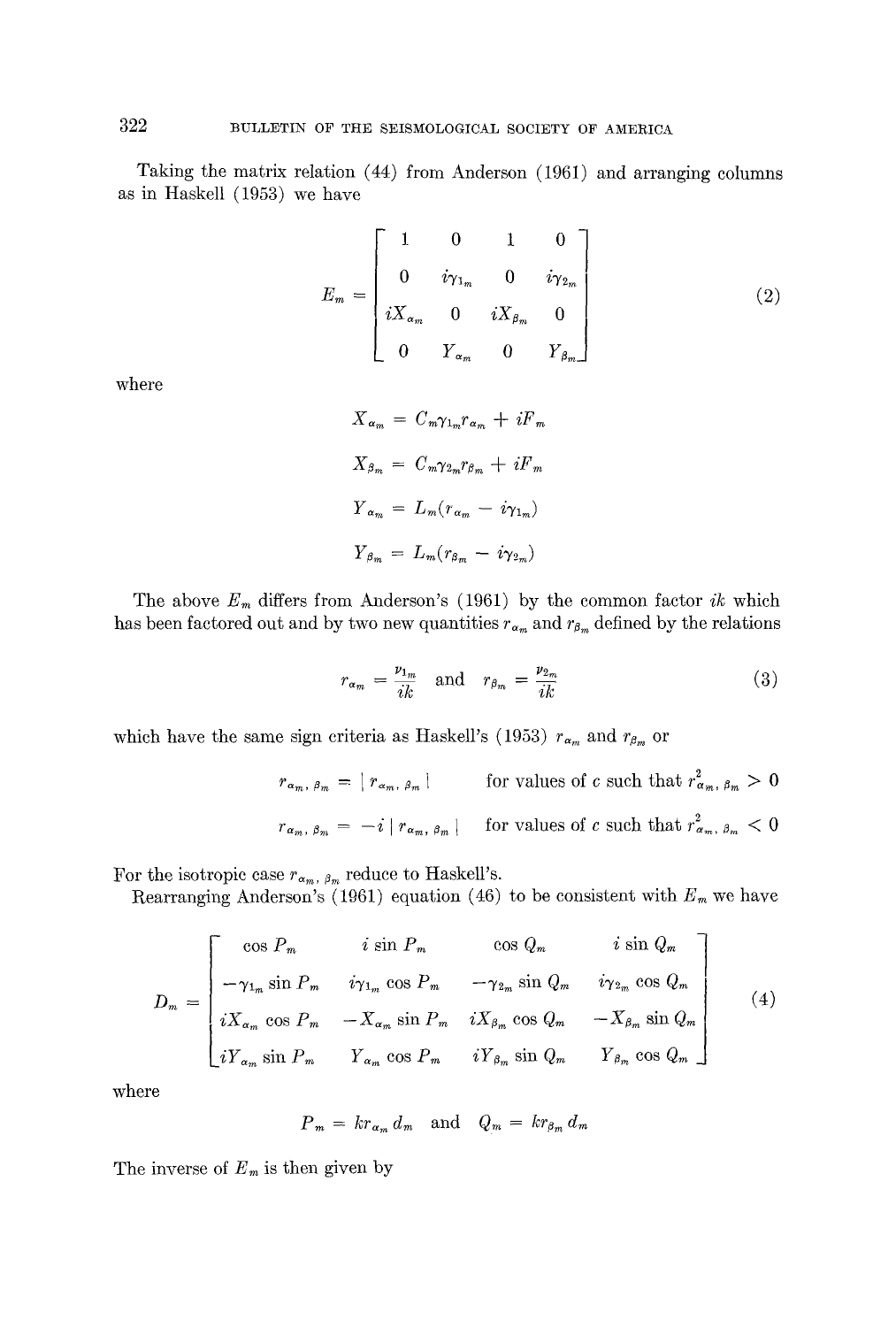COMPUTATION OF SURFACE WAVE DISPERSION 323

$$
E_m^{-1} = \begin{bmatrix} -a_m X_{\beta_m} & 0 & -ia_m & 0 \\ 0 & -ib_m Y_{\beta_m} & 0 & -b_m \gamma_{2_m} \\ a_m X_{\alpha_m} & 0 & ia_m & 0 \\ 0 & ib_m Y_{\alpha_m} & 0 & b_m \gamma_{1_m} \end{bmatrix}
$$
(5)

where

$$
a_m = \frac{1}{X_{\alpha_m} - X_{\beta_m}} \quad \text{and} \quad b_m = \frac{1}{\gamma_{1_m} Y_{\beta_m} - \gamma_{2_m} Y_{\alpha_m}}
$$

and therefore by (2)

$$
a_m = \frac{1}{C_m(\gamma_{1_m} r_{\alpha_m} - \gamma_{2_m} r_{\beta_m})}
$$
(6)

and

$$
b_m = \frac{1}{L_m(\gamma_{1_m} r_{\beta_m} - \gamma_{2_m} r_{\alpha_m})}
$$

and by Anderson's (1961) equation (13) we have

$$
\gamma_{1_m} = i \frac{r_{\alpha_m} G_m}{(\rho_m c^2 - L_m - C_m r_{\alpha_m}^2)} = i g_{1m} r_{\alpha m}
$$
  

$$
\gamma_{2_m} = i \frac{r_{\beta_m} G_m}{(\rho_m c^2 - L_m - C_m r_{\beta_m}^2)} = i g_{2_m} r_{\beta_m}
$$
 (7)

which are real or imaginary depending on whether  $r_{\alpha_m, \beta_m}$  are imaginary or real, since  $g_{1_m, 2_m}$  are real for  $r_{\alpha_m, \beta_m}^*$  real. From the above we see that  $X_{\alpha_m}$  and  $X_{\beta_m}$ are always pure imaginary and therefore  $a_m$  is also imaginary. Thus we will define the real quantities  $X^*_{\alpha_m}$ ,  $X^*_{\beta_m}$  and  $a_m^*$  by

$$
X_{\alpha_m} = iX_{\alpha_m}^*, \qquad X_{\beta_m} = iX_{\beta_m}^* \quad \text{and} \quad a_m = i a_m^* \tag{8}
$$

or

$$
a_m^* = \frac{1}{X_{\beta_m}^* - X_{\alpha_m}^*}
$$

Also from the above

$$
Y_{\alpha_m} = \rho_m \beta_m^2 r_{\alpha_m}^2 (1 + g_{1_m})
$$
  
\n
$$
Y_{\beta_m} = \rho_m \beta_m^2 r_{\beta_m}^2 (1 + g_{2_m})
$$
\n(9)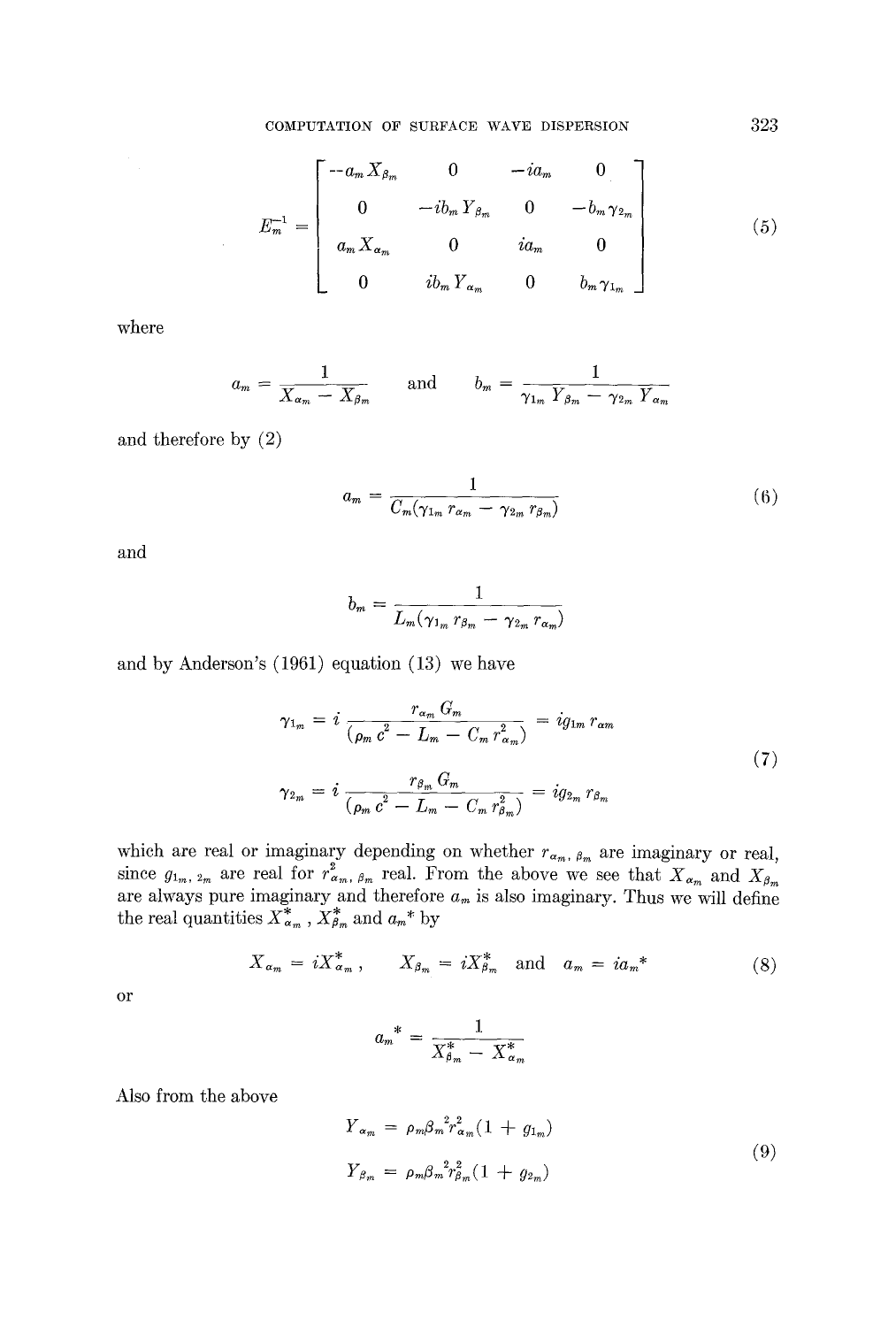where  $\beta_m^2 = L_m / \rho_m$ ;  $\beta_m$  being the velocity of horizontally traveling *SV* motion in the  $m<sup>th</sup>$  layer. therefore

$$
b_m = -i \frac{1}{\rho_m \beta_m^2 r_{\alpha_m} r_{\beta_m} g_{12_m}}
$$
 (10)

where

$$
g_{12_m} = g_{1_m} - g_{2_m}
$$

Carrying out the matrix multiplication for  $a_m = D_m E_m^{-1}$  we have as the elements of this product

$$
(a_{m})_{11} = a_{m}^{*1} [X_{m}^{*} \cos P_{m} - X_{m}^{*} \cos Q_{m}]
$$
\n
$$
(a_{m})_{12} = i \left[ -\frac{(1+g_{2m})}{g_{12m}} \left( \frac{\sin P_{m}}{r_{\alpha_{m}}} \right) + \frac{(1+g_{1m})}{g_{12m}} \left( \frac{\sin Q_{m}}{r_{\beta_{m}}} \right) \right]
$$
\n
$$
(a_{m})_{13} = a_{m}^{*} [\cos P_{m} - \cos Q_{m}]
$$
\n
$$
(a_{m})_{14} = i \left[ -\frac{g_{2m}}{\rho_{m} \beta_{m}^{2} g_{12m}} \left( \frac{\sin P_{m}}{r_{\alpha_{m}}} \right) + \frac{g_{1m}}{\rho_{m} \beta_{m}^{2} g_{12m}} \left( \frac{\sin Q_{m}}{r_{\beta_{m}}} \right) \right]
$$
\n
$$
(a_{m})_{21} = ia_{m}^{*} [-X_{\beta_{m}}^{*} g_{1m} (r_{\alpha_{m}} \sin P_{m}) + X_{\alpha_{m}}^{*} g_{2m} (r_{\beta_{m}} \sin Q_{m})]
$$
\n
$$
(a_{m})_{22} = \frac{g_{1m} (1+g_{2m})}{g_{12m}} \cos P_{m} - \frac{g_{2m} (1+g_{1m})}{g_{12m}} \cos Q_{m}
$$
\n
$$
(a_{m})_{23} = ia_{m}^{*} [-g_{1m} (r_{\alpha_{m}} \sin P_{m}) + g_{2m} (r_{\beta_{m}} \sin Q_{m})]
$$
\n
$$
(a_{m})_{24} = \frac{g_{1m} g_{2m}}{\rho_{m} \beta_{m}^{2} g_{12m}} [\cos P_{m} - \cos Q_{m}]
$$
\n
$$
(a_{m})_{21} = -a_{m}^{*} X_{\alpha_{m}}^{*} X_{\beta_{m}}^{*} [\cos P_{m} - \cos Q_{m}]
$$
\n
$$
(a_{m})_{22} = i \left[ X_{\alpha_{m}}^{*} \frac{(1+g_{2m})}{g_{12m}} \left( \frac{\sin P_{m}}{r_{\alpha_{m}}} \right) - X_{\beta_{m}}^{*} \frac{(1+g_{1m
$$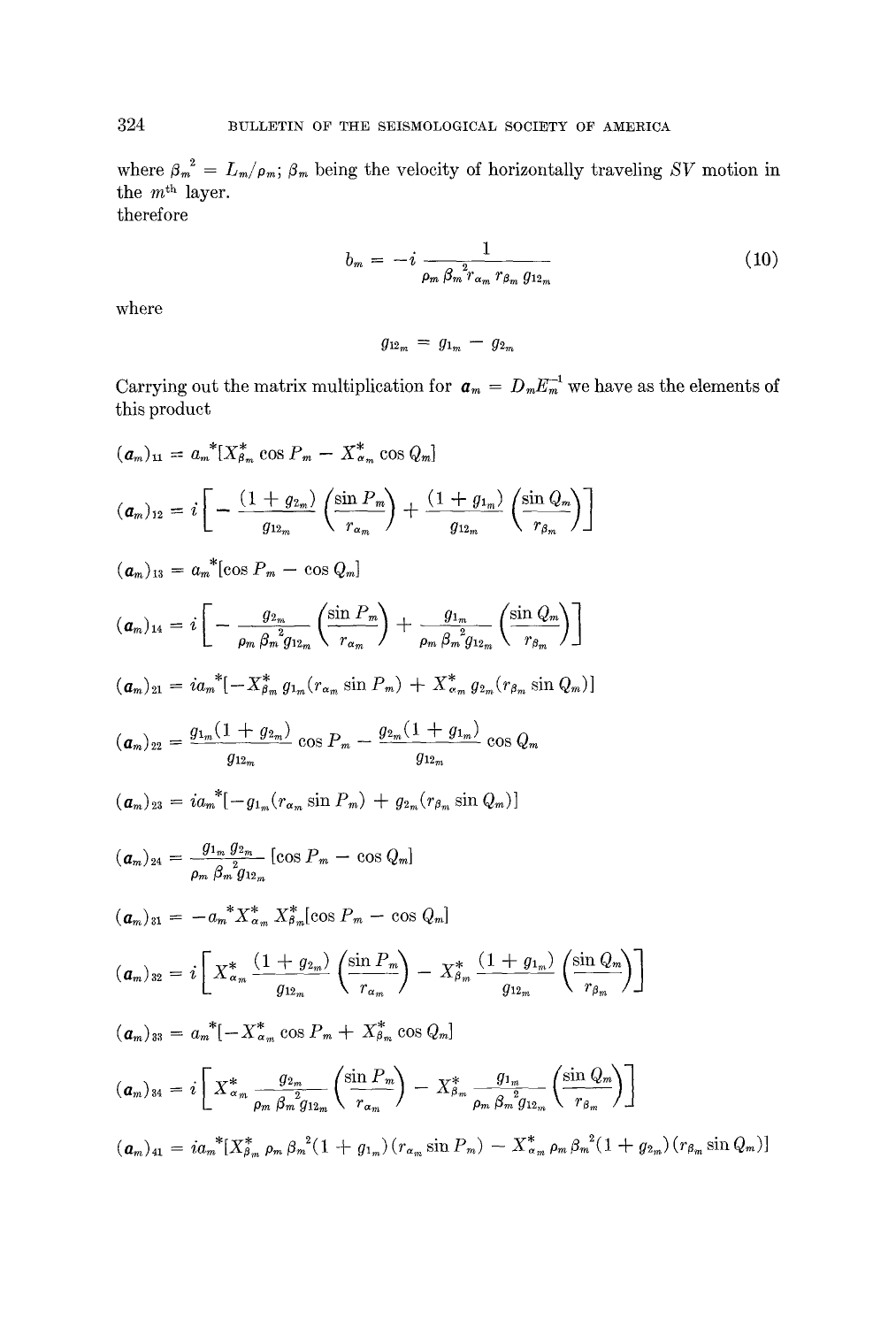$$
\begin{aligned}\n(\mathbf{a}_m)_{42} &= -\rho_m \beta_m^{-2} \frac{(1+g_{1_m})(1+g_{2_m})}{g_{12_m}} \left[ \cos P_m - \cos Q_m \right] \\
(\mathbf{a}_m)_{43} &= i a_m \, \phi_m \beta_m^{-2} \left[ (1+g_{1_m})(r_{\alpha_m} \sin P_m) - (1+g_{2_m})(r_{\beta_m} \sin Q_m) \right] \\
(\mathbf{a}_m)_{44} &= -\frac{(1+g_{1_m})}{g_{12_m}} \, g_{2_m} \cos P_m + \frac{(1+g_{2_m})}{g_{12_m}} \, g_{1_m} \cos Q_m\n\end{aligned}
$$

For the isotropic case we have

$$
Y_{\alpha_m} = \rho_m c^2 r_{\alpha_m} \gamma_m \qquad Y_{\beta_m} = -\frac{\rho_m}{r_{\beta_m}} c^2 (\gamma_m - 1)
$$
  

$$
X_{\alpha_m}^* = -\rho_m c^2 (\gamma_m - 1) \qquad X_{\beta_m}^* = -\rho_m c^2 \gamma_m
$$
  

$$
a_m^* = -\frac{1}{\rho_m c^2} \qquad g_{1_m} = 1
$$
  

$$
g_{2_m} = -\frac{1}{r_{\beta_m}^2} \qquad g_{12_m} = \frac{c^2}{\beta_m^2 r_{\beta_m}^2}
$$

and substituting these values in  $a_m$  we obtain the  $a_m$  given by Haskell (1953).

Also the same matrix elements are real or imaginary in this horizontally isotropie case for the  $a_m$  matrix as in Haskell's pure isotropic case. Now, carrying through the boundary conditions, i.e. continuity of motion-stress vectors across welded solid to solid interfaces, no sources at infinity in the halfspace, and zero normal and tangential stresses at the free surface, we finally obtain as in Haskell

$$
[KN - LM] + [NG - LH][T] = 0 \tag{12}
$$

where

$$
T = \frac{\sigma_l}{\dot{w}_l/c}
$$

and  $\sigma_l$  and  $\dot{w}_l$  are the normal stress and the vertical displacement respectively at the solid-liquid interface if a surface liquid layer is present. In that case

$$
T = iT^* = i \frac{\rho_l}{r_{\alpha_l}} c^2 \tan P_l \tag{13}
$$

If no surface liquid layer is present then  $T = 0$  at the free surface and we obtain the same expression as Haskell. In this particular anisotropic case the following quantities are imaginary and are redefined as shown, where  $A = a_{n-1} \cdots a_1$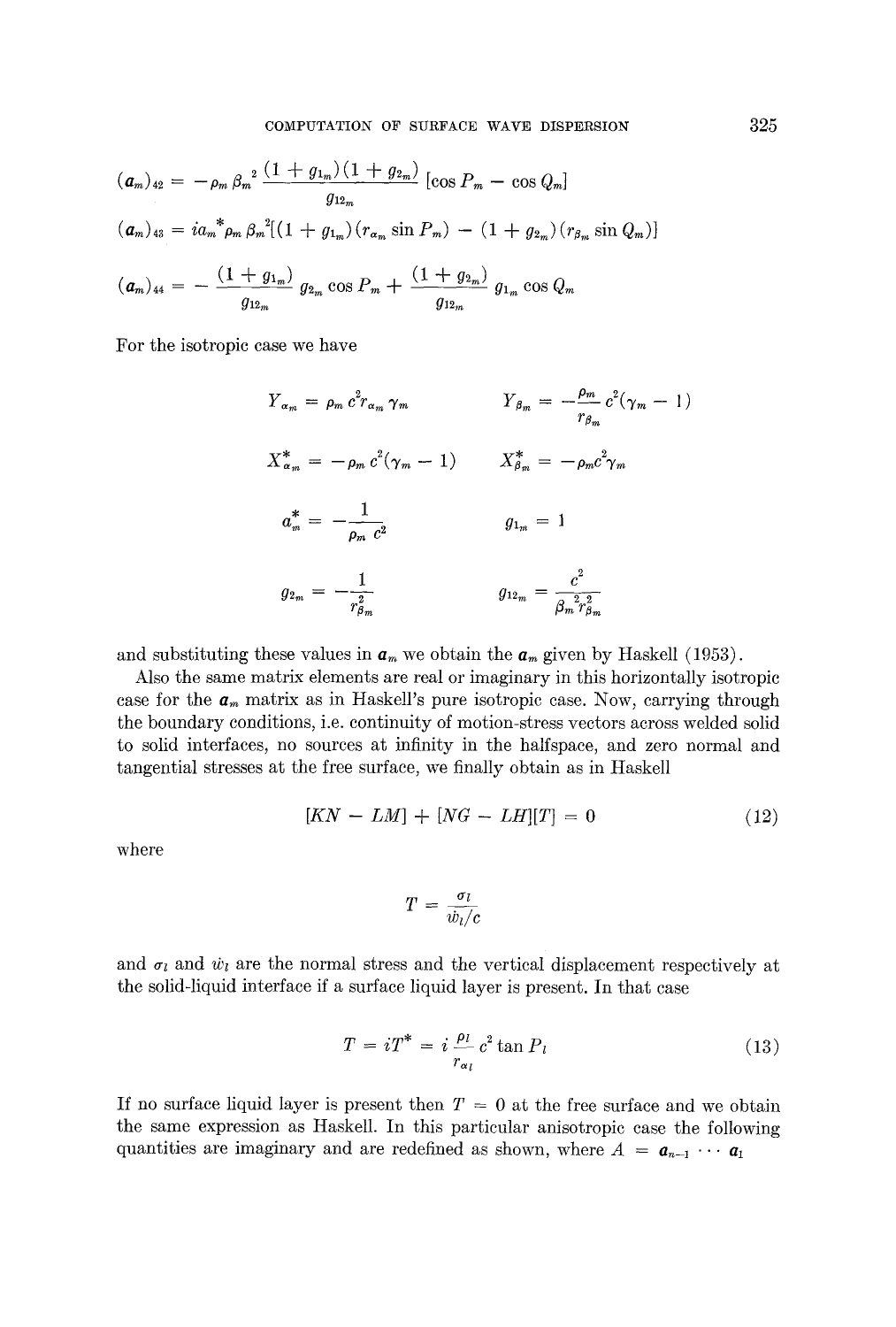$$
A_{jk} = iA_{jk}^{*}
$$
 where  $j + k$  is an odd integer  
\n
$$
L = iL^{*}
$$
  
\n
$$
M = iM^{*}
$$
  
\n
$$
G = iG^{*}
$$

and relation (12) for the existence of surface waves becomes

$$
F = [KN + L^*M^*] - [G^*N - L^*H][T^*] = 0 \tag{14}
$$

where

$$
K = a_n^* X_{\beta_n}^* | r_{\alpha_n} | A_{12}^* - \frac{(1 + g_{2_n})}{g_{12_n}} A_{22} + a_n^* | r_{\alpha_n} | A_{32}^* - \frac{g_{2_n}}{\rho_n \beta_n^2 g_{12_n}} A_{42}
$$
  
\n
$$
L^* = -a_n^* X_{\beta_n}^* | r_{\alpha_n} | A_{11} - \frac{(1 + g_{2_n})}{g_{12_n}} A_{21}^* - a_n^* | r_{\alpha_n} | A_{31} - \frac{g_{2_n}}{\rho_n \beta_n^2 g_{12_n}} A_{41}^*
$$
  
\n
$$
M^* = -a_n^* X_{\alpha_n}^* A_{12}^* - a_n^* A_{32}^* + \frac{(1 + g_{1_n})}{g_{12_n} | r_{\beta_n} |} A_{22} + \frac{g_{1n}}{\rho_n \beta_n^2 g_{12_n} | r_{\beta_n} |} A_{42}
$$
  
\n
$$
G^* = -a_n^* X_{\beta_n}^* | r_{\alpha_n} | A_{13} - \frac{(1 + g_{2_n})}{g_{12_n}} A_{23}^* - a_n^* | r_{\alpha_n} | A_{33} - \frac{g_{2_n}}{\rho_n \beta_n^2 g_{12_n}} A_{43}^*
$$
  
\n
$$
H = -a_n^* X_{\alpha_n}^* A_{13} - a_n^* A_{33} - \frac{(1 + g_{1_n})}{g_{12_n} | r_{\beta_n} |} A_{23}^* - \frac{g_{1_n}}{\rho_n \beta_n^2 g_{12_n} | r_{\beta_n} |} A_{43}^*
$$
  
\n
$$
N = -a_n^* X_{\alpha_n}^* A_{31} - \frac{(1 + g_{1_n})}{g_{12_n} | r_{\beta_n} |} A_{21}^* - \frac{g_{1_n}}{\rho_n \beta_n^2 g_{12_n} | r_{\beta_n} |} A_{41}^*
$$

and where the subscript  $n$  represents the halfspace.

Again, for the case of isotropic media, these relations reduce to the ones defined in Haskell (1953).

# Love WAVES

It is shown in Anderson (1962) that upon substitution of the following pseudoparameters

$$
d_m' = \left(\frac{N_m}{L_m}\right)^{1/2} d_m
$$

and

$$
\mu_m' = \left( L_m \cdot N_m \right)^{1/2} \tag{16}
$$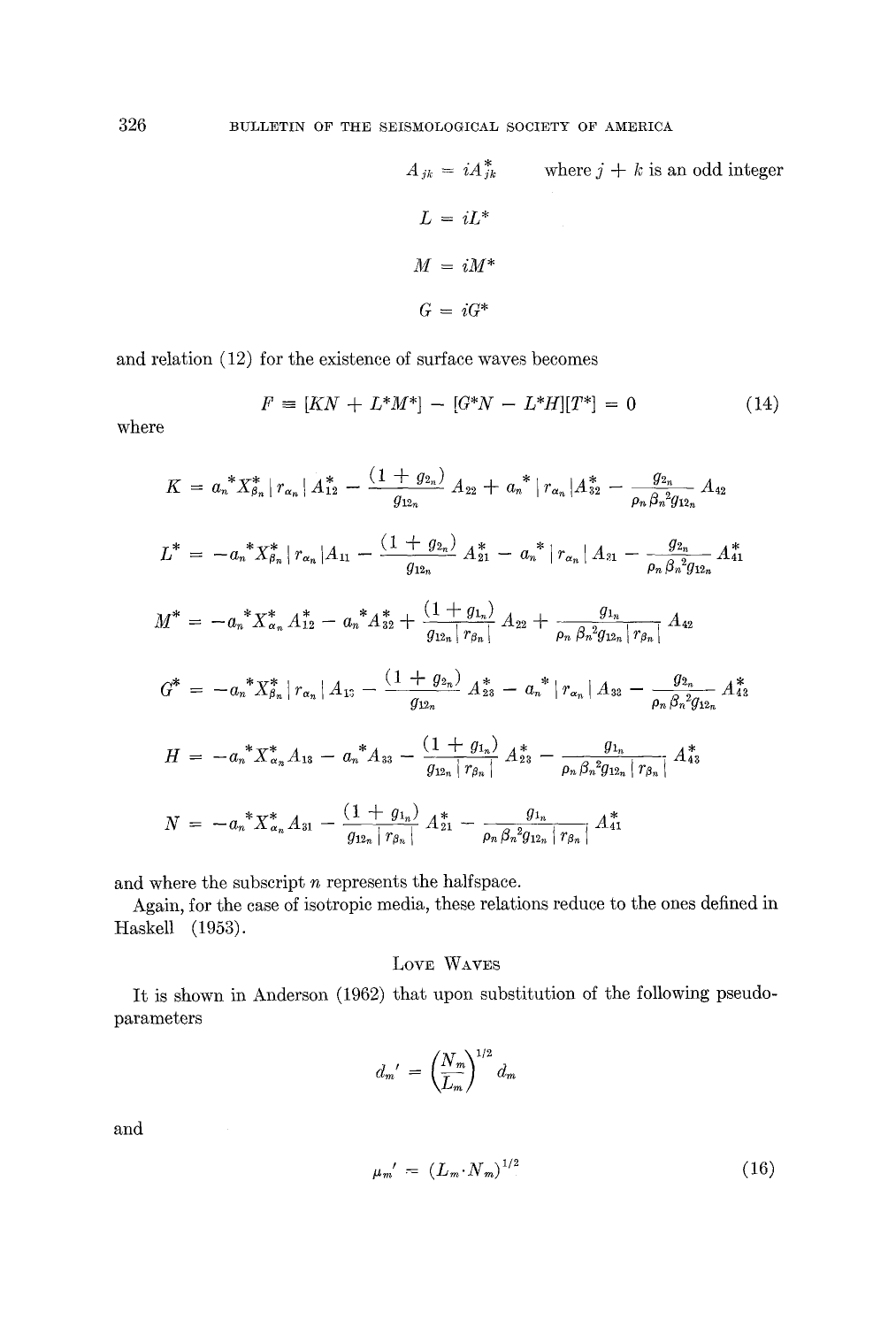into the motion-stress vector equation matrix  $a_m^L$  the matrix is equivalent to the isotropic matrix for Love waves (Haskell, 1953) where  $d_m$ , the m<sup>th</sup> layer thickness, is replaced by  $d_{m'}$  and  $\mu_{m_l}$ , the  $m^{\text{th}}$  layer isotropic rigidity, is replaced by  $\mu_{m'}$ . The quantities  $N_m$  and  $L_m$  are the m<sup>th</sup> layer directional rigidities as defined in Anderson (1961) for horizontally isotropie layers. The isotropic layer is a special ease of the above where  $N_m = L_m = \mu_m$  and we have  $d_{m'} = d_m$  and  $\mu_{m'} = \mu_m$ . Expressions in Haskell's Love formulation containing the isotropic shear velocity are the same in this anisotropic case with shear velocity being replaced by the shear velocity of horizontally traveling SH waves.

With the substitution of these pseudo-parameters in the halfspace relations, the period equation for Love type surface waves in  $(n - 1)$  horizontally isotropic layers overlying a horizontally isotropic halfspace is identical with the period equation obtained in Haskell and used as the basis of calculation of Love wave dispersion in the computer program described in Press *et al.* (1961).

Therefore for the calculation of Love type dispersion in multilayered horizontally isotropic media, one simply substitutes the pseudo-parameters defined above for the individual layer rigidities and thicknesses into a program for calculating isotropic Love wave dispersion based on the ttaskell matrix formulation such as the one described in Press *et al.* (1961).

#### METHOD OF COMPUTATION

Unfortunately, for the general ease of Rayleigh type dispersion, it is not possible to define pseudo-parameters and use a previous program for isotropic layers as in Love dispersion. Therefore a new program was written for horizontally isotropie layers. This program is written in FORTRAN for the IBM 7090 and can be used to find the dispersion (phase velocity versus period) and displacement at each interface for Rayleigh type motion in problems involving up to 200 solid horizontally isotropic layers over a solid horizontally isotropie halfspaee. In addition, a liquid layer can be inserted at the free surface above this array. Since the case of a three-dimensionally isotropic layer is a special ease of the horizontally isotropic layer where the vertical and horizontal elastic constants are equal, it is possible to use this program in problems involving a mixture of isotropic and horizontally isotropic layers.

The general computational procedure is to find the zeroes of the  $F$  function (14), which is a function of phase velocity, wave number, and the four elastic constants of the layers. The program flow is similar to the program described in Press *et al.*   $(1961)$ , in that the zeroes of the F function are determined by initially specifying the phase velocity and a trial value of the wave number  $k$ . The elements of the  $a_m$  matrix are formed for each layer and then multiplied by the matrix for the layer below it, starting with the solid layer nearest the free surface. After the matrix product for all the layers have been calculated, the quantities for the halfspaee are calculated and combined with the layer product matrix elements to obtain the quantities defined in (15). If a liquid surface layer is present,  $T^*$  is calculated next. These numerical values are then combined to obtain a numerical value of the  $F$ function (14). The  $F$  function is formed so that its value is positive for  $k$ 's less than the root in the gravest mode. New trial values of  $k$  (of increasing or decreasing size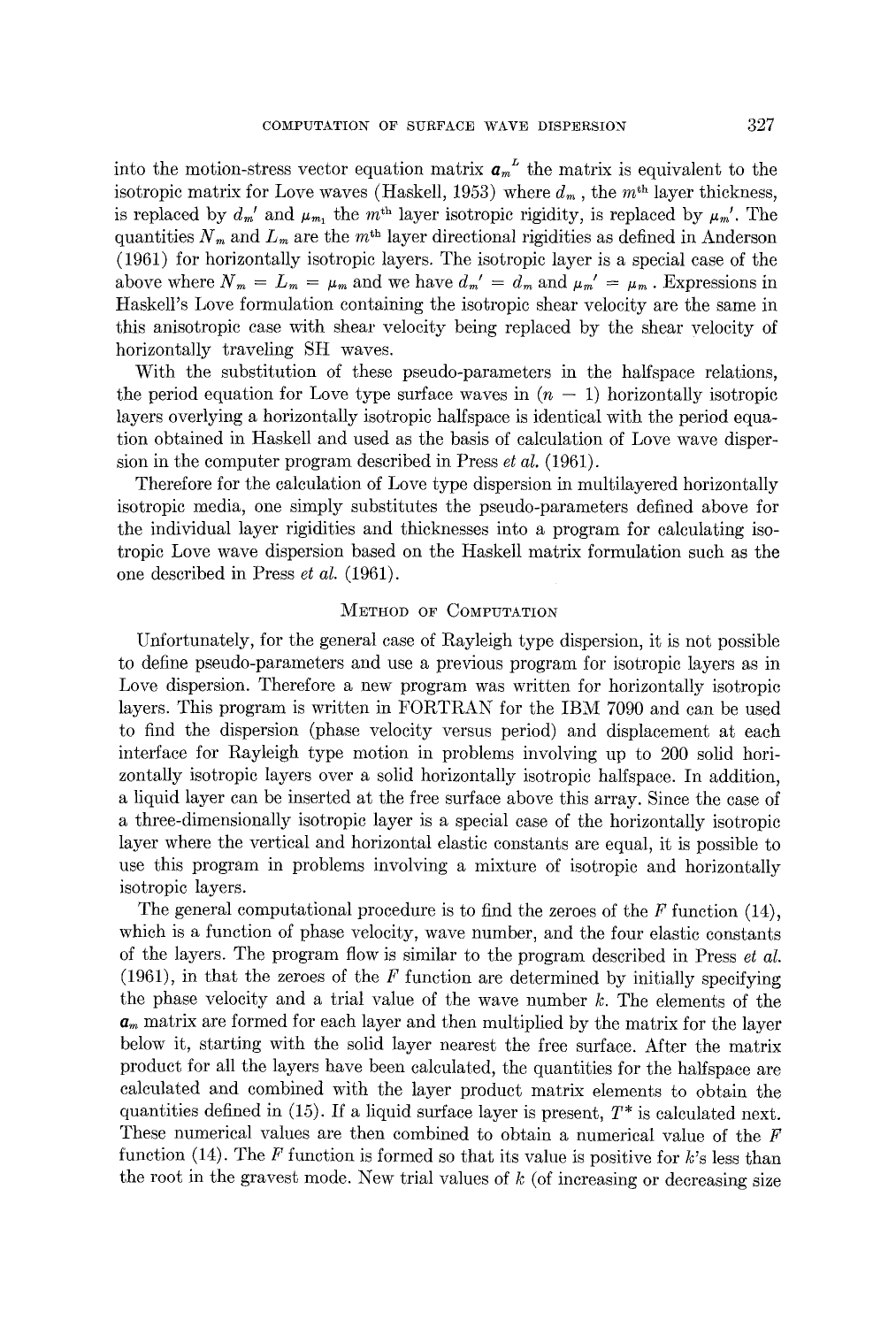depending on the sign of the initial F value) specified by  $\Delta k$ , which is an input parameter, are used to calculate new values of the  $F$  function until a change in sign of F is detected. Linear interpolation and extrapolation are then repeatedly used to find smaller F values until k's of different F sign are within the precision interval desired. The resulting interpolated value of  $k$  is the root to the required precision.

The root k is then used to recalculate the elements used to evaluate  $F$ . These new elements are combined to form the horizontal to vertical particle velocity amplitude ratio at the free surface or, if a liquid surface layer is present, to form the same ratio in the solid at the liquid solid interface. The group velocity is computed by numerical differentiation of the phase velocity values. This is done by perturbing the phase velocity by a small amount and then finding a new k root to be used in the difference relation. If displacements at depth are desired, the program will now calculate the particle velocity ratios at each interface normalized to the surface vertical velocity by iterative use of  $(1)$  using the previously calculated horizontal to vertical surface ratio as the initial value.

The phase velocity is decremented by an input specified amount, and then a new  $k$  using the previous root as a trial  $k$  and group velocity are calculated by repeating the above procedure. The order of normal mode calculated is controlled by an input which determines the sign of F for k's less than the root and the initial trial k and  $\Delta k$  being in a region such that the root finding process gives the desired mode root.

### **SOME PROGRAMMING PROBLEMS**

As in Press *et al.* (1961), numbers of the order of  $\exp\left(k\sum_{i=1}^{n-1}d_i\right)$  where  $d_i$  is the  $i<sup>th</sup>$  layer thickness, are involved in the calculation of F. Therefore as the phase velocity decreases and the values of  $k$  increase, the larger root values of  $k$  will lead to machine overflow, even in floating point arithmetic, if the total number of layers remains constant. Thus when the elements in the  $F$  factor become large enough to cause a machine overflow, the program will automatically reduce the number of layers used in the calculation, starting with the halfspace and proceeding toward the free surface. This process will continue to eliminate layers with shear velocity greater than the phase velocity until the elements in the  $F$  function no longer cause an overflow. Then before proceeding to calculate the new root, the program will recalculate the root for the preceding phase velocity in order to verify that no loss in precision of  $k$  was caused by layer reduction.

For isotropic layers, the quantities  $r_{\alpha_m}$  and  $r_{\beta_m}$  are either real or imaginary for all real values of phase velocity. However, as will be discussed in a later paper, for even very slight departures from isotropy, there exist regions of real phase velocity for which  $r_{\alpha_m, \beta_m}$  will be complex for layers in the array. Unfortunately these regions may occur for phase velocities which would be part of the real dispersion curve if all the layers were completely isotropie. Computing complex dispersion for more than one layer is extremely difficult and therefore was not attempted in this program. Therefore, when a phase velocity is such that  $r_{\alpha_m, \beta_m}$  becomes complex for one of the layers, the machine automatically converts this layer and all other layers in the array for which  $r_{\alpha_m,\beta_m}$  is complex to equivalent isotropic layers. The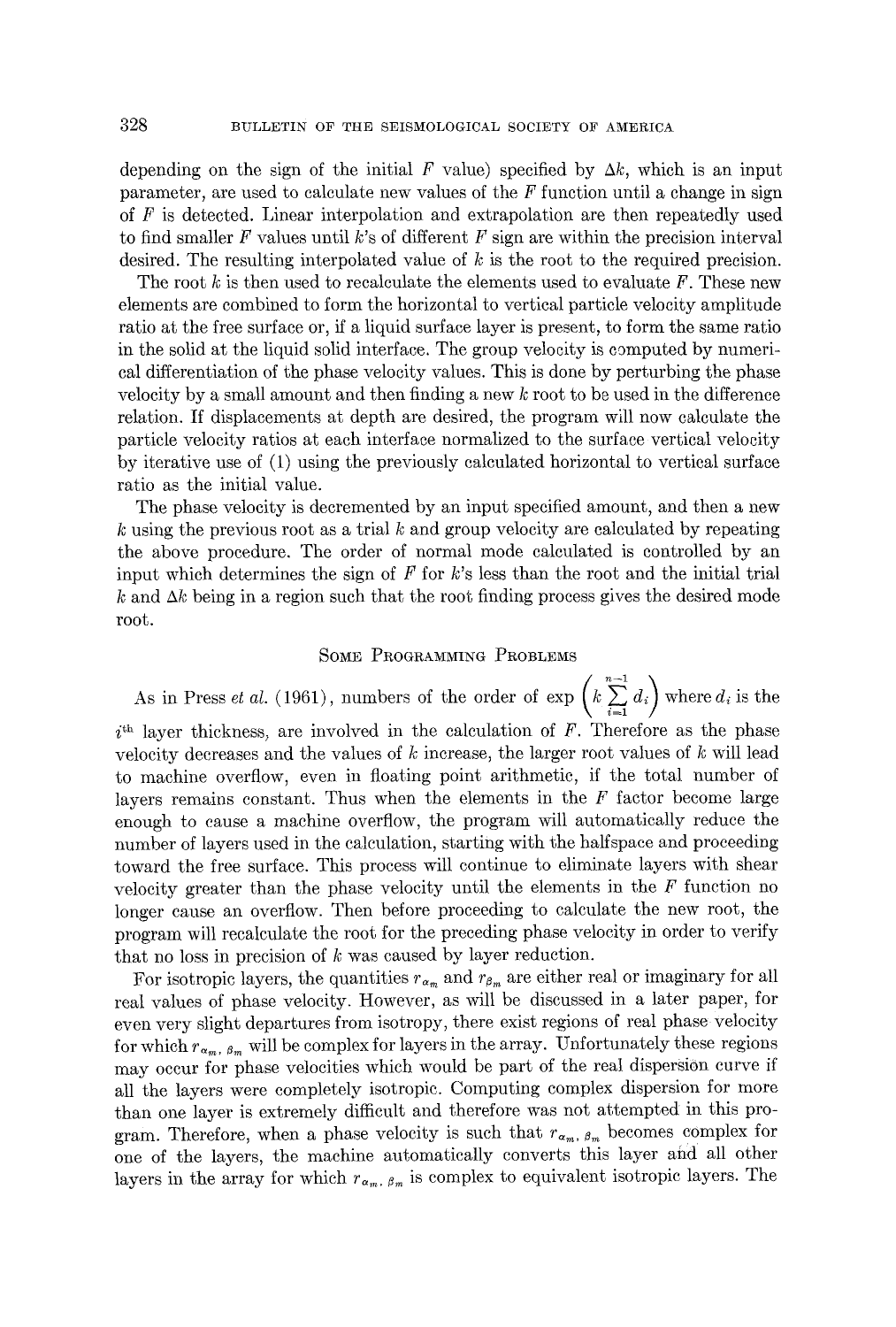new isotropic layers use the horizontal compressional and the horizontal SV velocities for their compressional and shear velocities respectively. The program then recalculates the root for the preceding phase velocity in order to estimate the degree of error in making the anisotropic layers isotropic. If the error is large the case can be re-run with a greater number of layers approximating a given velocity gradient.

Unlike the program described in Press  $et al. (1961)$ , there is no double precision

|           |                         |                                      | 0.00100 FKD=  | 0.00500         |                 |        |             |
|-----------|-------------------------|--------------------------------------|---------------|-----------------|-----------------|--------|-------------|
| N=<br>NU= | -0 DKS=                 | 21 DELT= 0.0000010 FK=<br>1.0 CPERT= | 1,00100       |                 |                 |        |             |
|           | D.                      | ALPHO                                | BETR          | RHO             |                 | PHI    | <b>NADA</b> |
|           | 3,00                    | 1.2040                               | 6,2600        | 2.0000          |                 | 1,0000 | 1,0000      |
|           | 5.00                    | 1.4880                               | 0.4490        | 2.0000          |                 | 1,0000 | 1.0000      |
|           | 3,00                    | 1,3930                               | 0.7320        | 2.0000          |                 | 1.0000 | 1,0000      |
|           | 5.00                    | 1.6060                               | 1,0000        | 2.2500          |                 | 1,0000 | 1.0000      |
|           | 5.OC                    | 7.7000                               | 1.0860        | 2.2500          |                 | 0.9060 | 1,9500      |
|           | 5.00                    | 1.7000                               | 1.0630        | 2.2500          |                 | 0.9060 | 0.9500      |
|           | 3.00                    | : .7950                              | 1,0630        | 2.2500          |                 | 0.9060 | 0.8400      |
|           | 5.n0                    | 1.7950                               | 0.9450        | 2.2500          |                 | 0.9060 | 0.8400      |
|           | 5.00                    | 1.8660                               | 1,0000        | 2,2500          |                 | 0.6280 | 0.8400      |
|           | 5.00                    | 1.8660                               | 1.0630        | 2.2500          |                 | 0.6280 | 0.8400      |
|           | 5.00                    | 2.0000                               | 1.4170        | 2,2500          |                 | 0.6280 | 0.7520      |
|           | 5.00                    | 2.2440                               | 1.4170        | 2.2500          |                 | 0.6280 | 0.7520      |
|           | 5,00                    | 3.8970                               | 1,6060        | 2.5000          |                 | 0.9500 | 0.9300      |
|           | 5.00                    | 5.4080                               | 1.6530        | 2.5000          |                 | 0.9500 | 3.9300      |
|           | 5.00                    | 5.4080                               | 1,6300        | 2.5000          |                 | 0.8500 | 0.9300      |
|           | 5.00                    | 5,4080                               | 1,6300        | 2.5000          |                 | 0.8500 | 0.9300      |
|           | 5.00                    | 5.6920                               | 2.0310        | 2.5000          |                 | 0.8500 | 0.9000      |
|           | 5.00                    | 5.5970                               | 1,7710        | 2.5000          |                 | 0.8500 | 0.9000      |
|           | 5.00                    | 5.5030                               | 1,8420        | 2.5000          |                 | 0.9000 | 1.9300      |
|           | 5.00                    | 6.1170                               | 1,7240        | 2.5000          |                 | 0.9000 | 0.9300      |
|           | -0,                     | 6.2350                               | 2.0000        | 2,6000          |                 | 0.9000 | 0.9300      |
| KD1       |                         | c<br>Ŧ                               | Ħ             | ₩÷              | N               | SUM DI |             |
| 0.03891   |                         | 1,8000<br>448.220                    | 1.6376        | $-0.11380E$ 01  | -21             | 100.00 |             |
| 0.05942   |                         | 1.7000<br>311.020                    | 1.3697        | $-0.15825E$ 01  | 21              | 100.00 |             |
| 0.07602   |                         | 258.299<br>1.6000                    | 1,1176        | $-0.19655E$ 01  | 21              | 100.00 |             |
| 0.09160   |                         | 223.635<br>1.5000                    | 0.9161        | $-0.22823E 01$  | 21              | 100.00 |             |
| 0.10787   |                         | 208,024<br>$+1.4000$                 | 0.7670        | $-0.25464E$ 01  | 21              | 100.00 |             |
|           | $90B2$ IS NEGRTIVE, I = | 15<br>AOB2 IS NEGATIVE. LAYER I=     | 15 NOW ON ISO |                 |                 |        |             |
|           |                         | AOB2 IS NEGATIVE, LAYER I=           | 16 NOW ON ISO |                 |                 |        |             |
| 0.10808   |                         | 207.614<br>1.4000                    | 0.7700        | $-0.25682E$ 01  | 21              | 100.00 |             |
| 0.12650   |                         | 1,3000<br>191.040                    | 0.6637        | $-0.28195E$ 01  | 21              | 100.00 |             |
| 0,14851   |                         | 176,289<br>1,2000                    | 0.5930        | $-0, 31205E$ 01 | 21              | 100.00 |             |
| 0.17656   |                         | 1.1000<br>161.755                    | 0.5534        | $-0.36153E$ 01  | $\overline{21}$ | 100.00 |             |
| 0.21709   |                         | 144.714<br>1.0000                    | 0.8959        | $-0.45742E 01$  | 21              | 100.00 |             |
| 0.27699   |                         | 126.019<br>0.9000                    | 0.5565        | $-0.10734E 02$  | 21              | 100.00 |             |
|           | AOB2 IS NEGATIVE, I =   | 9                                    |               |                 |                 |        |             |
|           |                         | AOB2 IS NEGHTIVE, LAYER I=           | 9 NOW ON 150  |                 |                 |        |             |
|           | AOB2 IS NEGATIVE LAYER  | I=                                   | 10 NOW ON 150 |                 |                 |        |             |
| 0.28951   |                         | 0.9000<br>120.573                    | 0.5418        | $-0.27501E$ 02  | 21              | 100.00 |             |
| 0,40105   |                         | 97,919<br>0.0000                     | 0.5279        | 0.56306E 01     | 21              | 100.00 |             |

FIG. 1. Output format for anisotropic Rayleigh wave dispersion calculation.

feature built into the program to handle a loss of significance in root differences for group velocity calculations. This error may occur in regions where  $k$  is a slowly varying function of phase velocity and can be corrected by increasing the phase velocity perturbation factor used in the group velocity calculation. Therefore all group velocities in regions of slowly varying  $k$  or period should be graphically verified.

### **RESULTS**

For 20 horizontally isotropic layers overlying a halfspace, the program will calculate 10 values of phase and group velocity in roughly 2 minutes.

Figure 1 shows a sample calculation for 20 layers. At two phase velocities  $r_{\alpha_m, \beta_m}$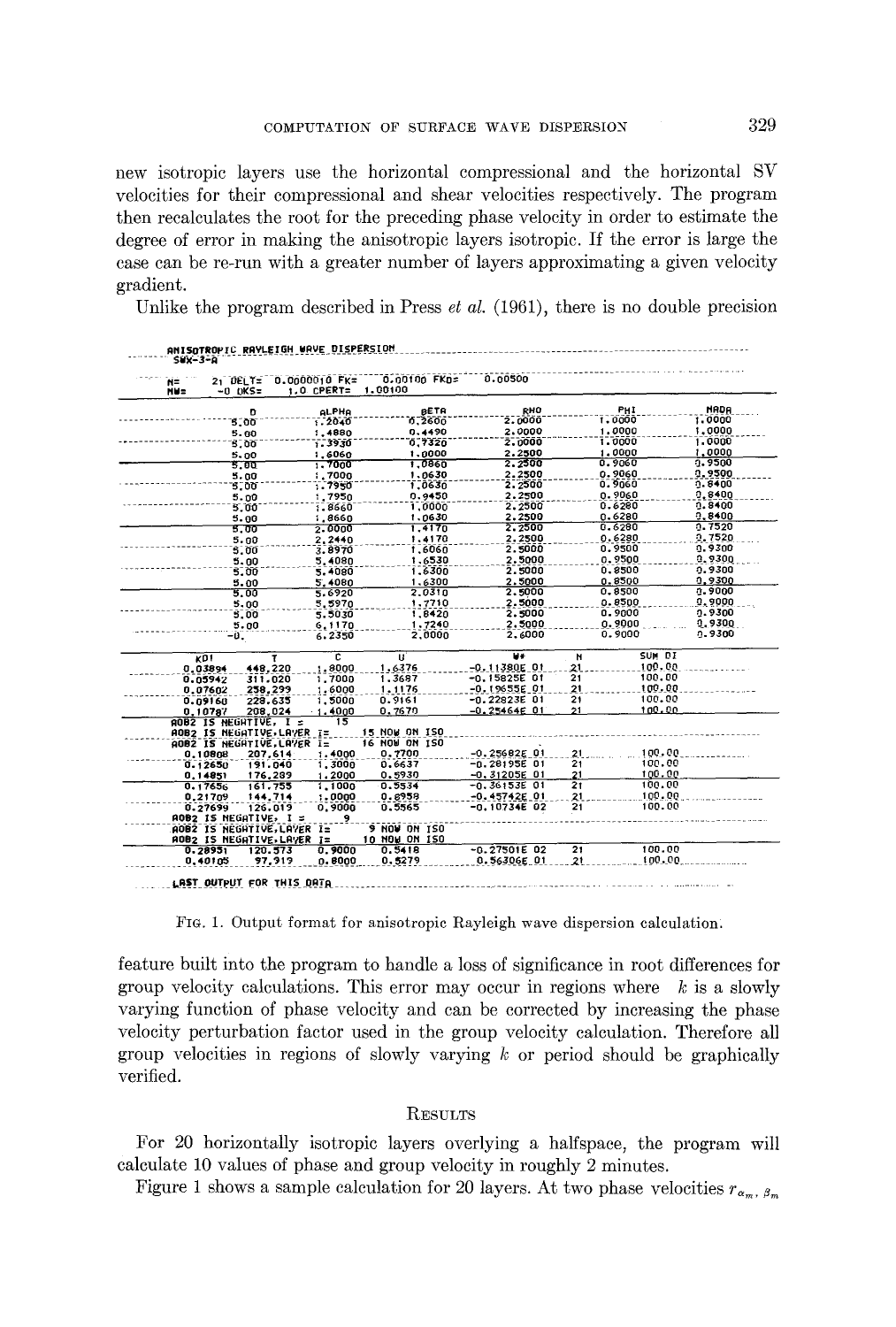became complex and for the rest of the calculations the layers with complex  $r_{\alpha_m, \beta_m}$ were assumed isotropic. These were layers 15 and 16 at a phase velocity of 1.4, and layers 9 and 10 at a phase velocity of 0.9. Figure 2 shows the results for a displacement at depth calculation.

| N=      |                | 4 DELT= 0.0000010 FK= | 0.01000 FKD=                                                           | 0.00500                                                                   |                                                                                                                                                                     | ЛX.              |
|---------|----------------|-----------------------|------------------------------------------------------------------------|---------------------------------------------------------------------------|---------------------------------------------------------------------------------------------------------------------------------------------------------------------|------------------|
| ਸਵ      | =ਹ⊤ਰ⊼ਤ≖        | 1.0 CPERT= 1.00100    |                                                                        |                                                                           |                                                                                                                                                                     |                  |
|         | o              | <b>ALPHA</b>          | <b>BETA</b>                                                            | Rнø                                                                       | PHI                                                                                                                                                                 | <b>NADA</b>      |
|         | -20.00         | T.7000                | -010100-                                                               | -210000---                                                                | -0-8300-                                                                                                                                                            | 0.9100 - - - - - |
|         | 40.00<br>40.00 | 2,6000<br>$-6.5000$   | 1.1400<br>$-1.7400$                                                    | 2.2500<br>"2.5000" -----                                                  | 0.7500                                                                                                                                                              | $0.8300 -$       |
|         | о.             | 7.2000                | 2,0000                                                                 | 2,6000                                                                    | $-0.8300 -$<br>0.8300                                                                                                                                               | -0.9100-         |
|         |                |                       |                                                                        |                                                                           |                                                                                                                                                                     | 0.9100           |
| KD1     | п              | c                     | υ                                                                      | u.                                                                        | N<br>SUM DI                                                                                                                                                         |                  |
|         |                |                       |                                                                        | "0+11134"""610+057""""1+8500""""1+7887"""""""""0+87271E"00"""""4""""""""" | <b>100.00.</b>                                                                                                                                                      |                  |
|         |                |                       | ""UISPLACEMENT"CACCULATIUN"                                            |                                                                           |                                                                                                                                                                     |                  |
|         |                |                       |                                                                        |                                                                           |                                                                                                                                                                     |                  |
|         |                |                       | ਰਸ/ਮਰ                                                                  | <b>WRZWE</b>                                                              |                                                                                                                                                                     |                  |
|         |                |                       | 0-0.87270635E 00 0.09999999E 01                                        |                                                                           |                                                                                                                                                                     |                  |
|         |                |                       | T"=0.73212972E"00""0.10603922F"01"<br>2 -0.49727625E-00 0.10966630E 01 |                                                                           |                                                                                                                                                                     |                  |
|         |                |                       | 3--0,30205593E=00-0,11677102E-0T                                       |                                                                           |                                                                                                                                                                     |                  |
|         |                |                       |                                                                        |                                                                           |                                                                                                                                                                     |                  |
| 0.20005 | 348.980        | 1.8000                | 1.6810                                                                 | $-0.11125E$ 01                                                            |                                                                                                                                                                     |                  |
|         |                |                       |                                                                        |                                                                           | 4<br>100.00                                                                                                                                                         |                  |
|         |                |                       | DISPLACEMENT CALCULATION                                               |                                                                           |                                                                                                                                                                     |                  |
|         |                |                       |                                                                        |                                                                           |                                                                                                                                                                     |                  |
|         |                | M                     | UM/WO                                                                  | <b>HM/WZ</b>                                                              |                                                                                                                                                                     |                  |
|         |                |                       | 0 -0.11125333E 01 0.09999999E C1<br>1 -0.80927506E 00 0.11219122E 01   |                                                                           |                                                                                                                                                                     |                  |
|         |                |                       | Z -U,39433942E-00" 0.11328118E OT                                      |                                                                           |                                                                                                                                                                     |                  |
|         |                |                       | 3 -0.11585692E-00 0.11921527F 01                                       |                                                                           |                                                                                                                                                                     |                  |
|         |                |                       |                                                                        |                                                                           |                                                                                                                                                                     |                  |
| 0.21629 | 259.895        | 1.7500                | T.5499                                                                 | $-0.12607E/01$                                                            | 4<br>100.00                                                                                                                                                         |                  |
|         |                |                       |                                                                        |                                                                           |                                                                                                                                                                     |                  |
|         |                |                       | <b>AND TO ISPEACEMENT CALCULATION</b>                                  |                                                                           |                                                                                                                                                                     |                  |
|         |                |                       | "A" """ "" "ON/WO" "" "" "" "WM/WD"                                    |                                                                           |                                                                                                                                                                     |                  |
|         |                |                       | 0 -0.12607308E 01 0.09999999E 01                                       |                                                                           |                                                                                                                                                                     |                  |
|         |                |                       | 1 -0.79325305E 00 0.11706448E 01                                       |                                                                           |                                                                                                                                                                     |                  |
|         |                |                       | 2 -0.26131526E-00 0.11657381F 01                                       |                                                                           |                                                                                                                                                                     |                  |
|         |                |                       | 3 0.21039486E-01 0.11042780E JI                                        |                                                                           |                                                                                                                                                                     |                  |
|         |                |                       |                                                                        |                                                                           |                                                                                                                                                                     |                  |
| 0.33900 | 218.055        | 1,7000                | 1.4061                                                                 | $-0.132116$ 01                                                            | 100.00                                                                                                                                                              |                  |
|         |                |                       | DISPLACEMENT CALCULATION                                               |                                                                           |                                                                                                                                                                     |                  |
|         |                |                       |                                                                        |                                                                           |                                                                                                                                                                     |                  |
|         |                |                       | UM/WO                                                                  | <b>WM/W6</b>                                                              |                                                                                                                                                                     |                  |
|         |                |                       | 0-13211004E-01 0-09999999E-01                                          |                                                                           |                                                                                                                                                                     |                  |
|         |                |                       | 1 -0.72569170E 00 0.11978140E 01<br>Z = 0.14351595E=00 0.10372628E 01  |                                                                           |                                                                                                                                                                     |                  |
|         |                |                       | 3 0.10065123E-00 0.96520985E 00                                        |                                                                           |                                                                                                                                                                     |                  |
|         |                |                       |                                                                        |                                                                           |                                                                                                                                                                     |                  |
|         |                |                       |                                                                        |                                                                           |                                                                                                                                                                     |                  |
|         |                |                       |                                                                        |                                                                           | """"0+39281 <sup>---</sup> 193+884 <sup>-----</sup> 1+6500 <sup>----</sup> 1+2642 <sup>---------------113218E<sup>-</sup>01------4--------100+00-------------</sup> |                  |
|         |                |                       | <b>DISPLACEMENT CALCULATION</b>                                        |                                                                           |                                                                                                                                                                     |                  |
|         |                |                       |                                                                        |                                                                           |                                                                                                                                                                     |                  |
|         |                |                       | 0 -0.13217677E 01 0.09999999F ul                                       |                                                                           |                                                                                                                                                                     |                  |

FIG. 2. Output format of displacement at depth calculation.

The notation is as follows:

| D            | Thickness                                                                        |  |  |  |  |  |  |
|--------------|----------------------------------------------------------------------------------|--|--|--|--|--|--|
| <b>ALPHA</b> | Horizontal traveling compressional wave velocity                                 |  |  |  |  |  |  |
| <b>BETA</b>  | Horizontal traveling SV wave velocity                                            |  |  |  |  |  |  |
| RHO          | Density                                                                          |  |  |  |  |  |  |
| PHI          | Squared ratio of vertical to horizontal traveling compressional wave<br>velocity |  |  |  |  |  |  |
| <b>NADA</b>  | Squared ratio of 45° to horizontal traveling compressional wave<br>velocity      |  |  |  |  |  |  |
| КD           | Dimensionless wave number with respect to top layer                              |  |  |  |  |  |  |

330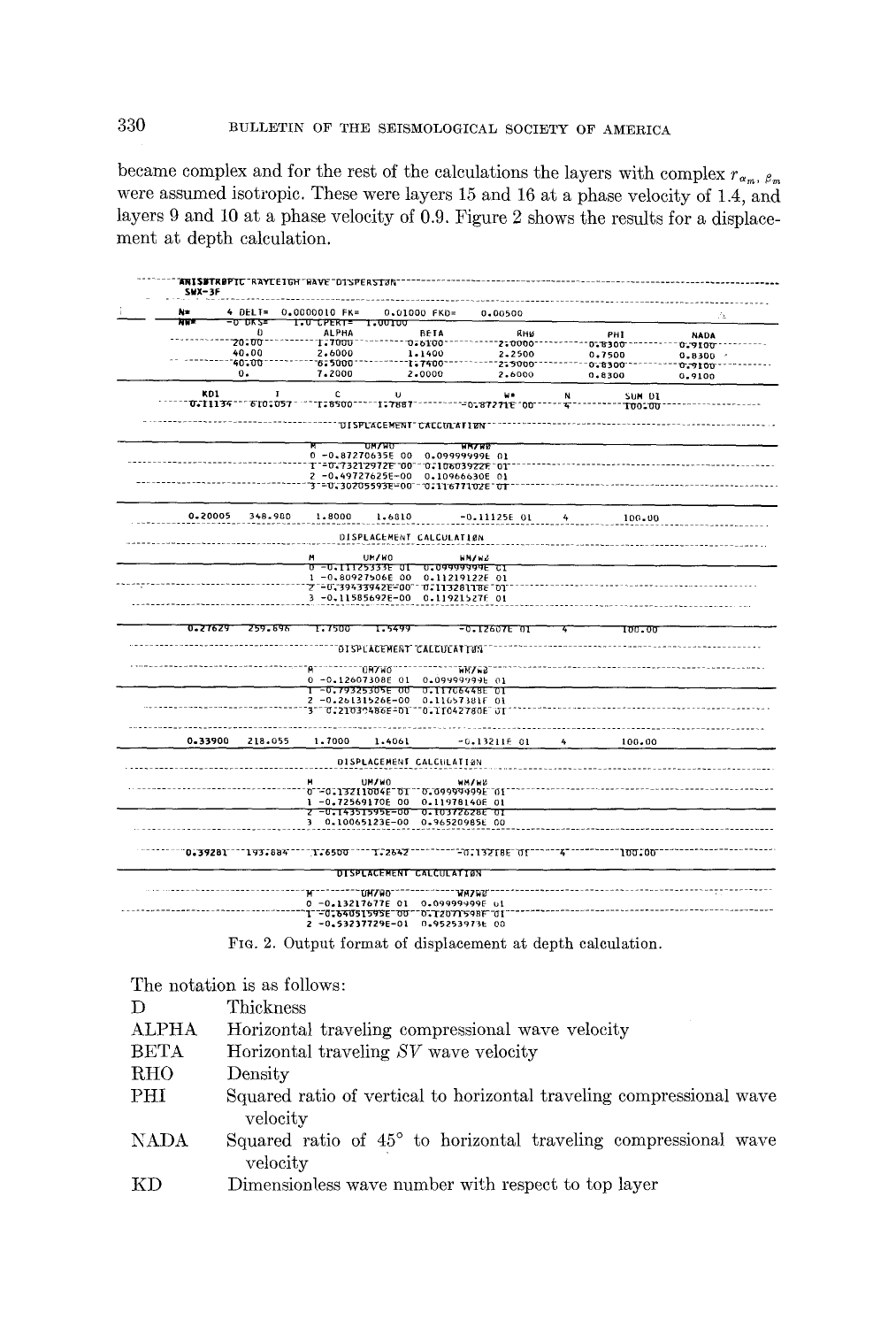- T Period in same time units as associated with layer velocities
- C, U Phase and group velocity in same units as layer velocities
- W\* Ratio of horizontal to vertical displacement at top of solid nearest free surface
- N Number of layers including halfspace used in computation. Change in N indicates automatic layer reduction is operative.
- **M**  Interface at which displacement is calculated starting at free surface. Repeated number indicates liquid-solid interface.

**vM/wo, wM/wo**  Horizontal and vertical displacement at  $M<sup>th</sup>$  interface with respect to vertical displacement at free surface (FORTRAN floating point notation)



FIG. 3. Sample effect of horizontal isotropy on Rayleigh wave dispersion curves.

The dispersion curves in figure 3 illustrate the effect of horizontal isotropy for the case computed in figure 1. The anisotropic curve is drawn from the values in figure 1, and the isotropic curve is for the same case with the exception that the anisotropy factors PHI and NADA are equal to unity. Although the program assumption of making layers 9 and 10 isotropic appears to give a large error of approximately 6 sec at a phase velocity of 0.9 in figure 1, the actual effect on the phase velocity curve is slight as seen in figure 3. Note the scattering of group velocity points near the group velocity minimum due to a lack of significance in the root k differences used in the group velocity calculation.

#### ACKNOWLEDGMENTS

This paper represents research conducted at the Seismological Laboratory of the California Institute of Technology under Contract No. AF-49(638)910 of the Air Force Technical Appllcations Center as part of the Advanced Research Projects Agency project VELA.